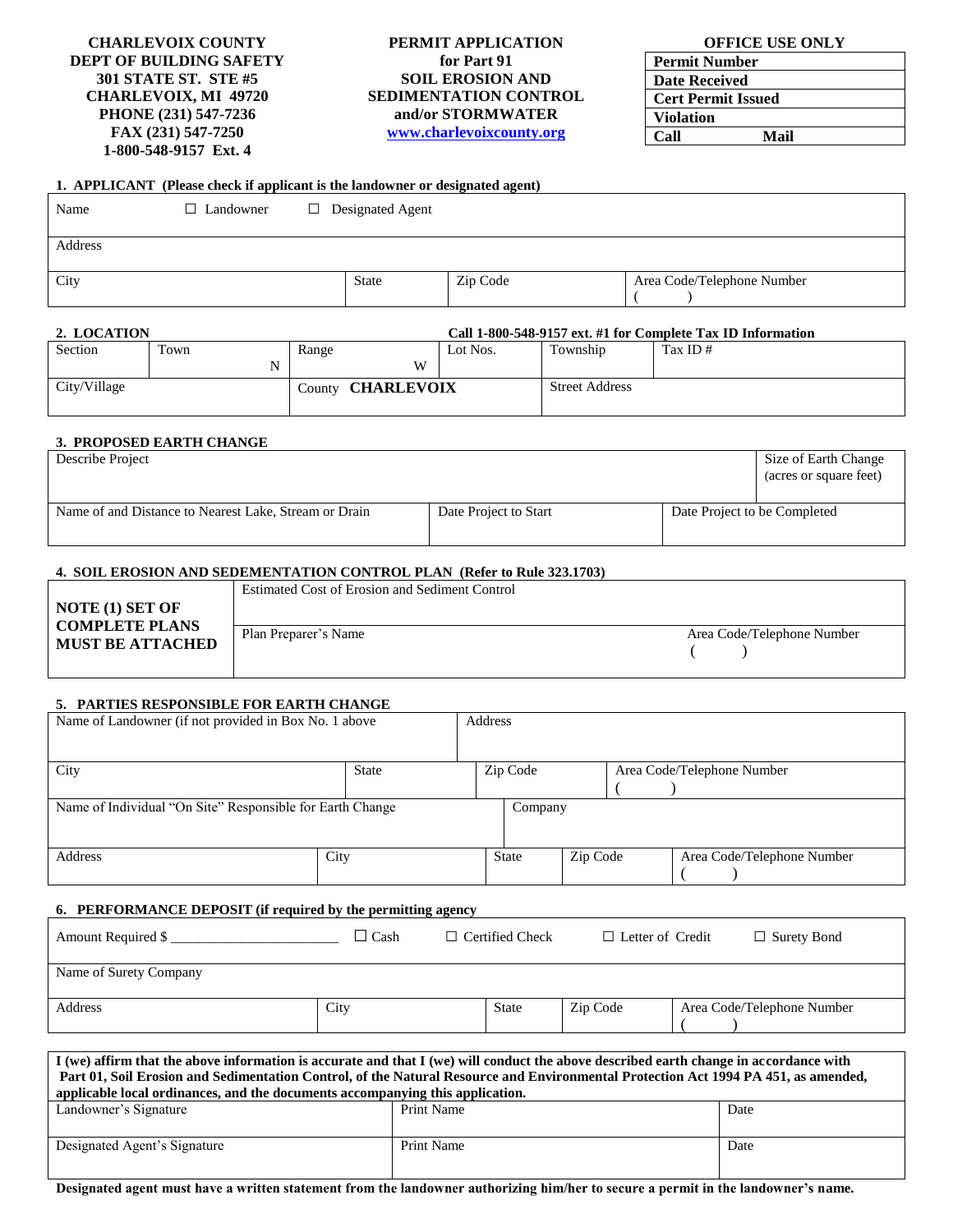| <b>SITE PLAN</b>                                                                        |
|-----------------------------------------------------------------------------------------|
| Please show the following on your site plan:                                            |
| Existing/proposed buildings ______ Driveway _____ Well/Septic _____ Stockpile locations |
| Distance from water _________ Distance from adjacent property lines                     |
|                                                                                         |
| Permanent/temporary erosion control measures                                            |
| (*Note: Outline the entire proposed earth change area with a dashed line*)              |



**WATERS EDGE (LAKE OR STREAM)**

**Applicant must contact the Soil Erosion Control Office if ANY CHANGES OR ALTERATIONS are necessary on the site plan as submitted in this application.**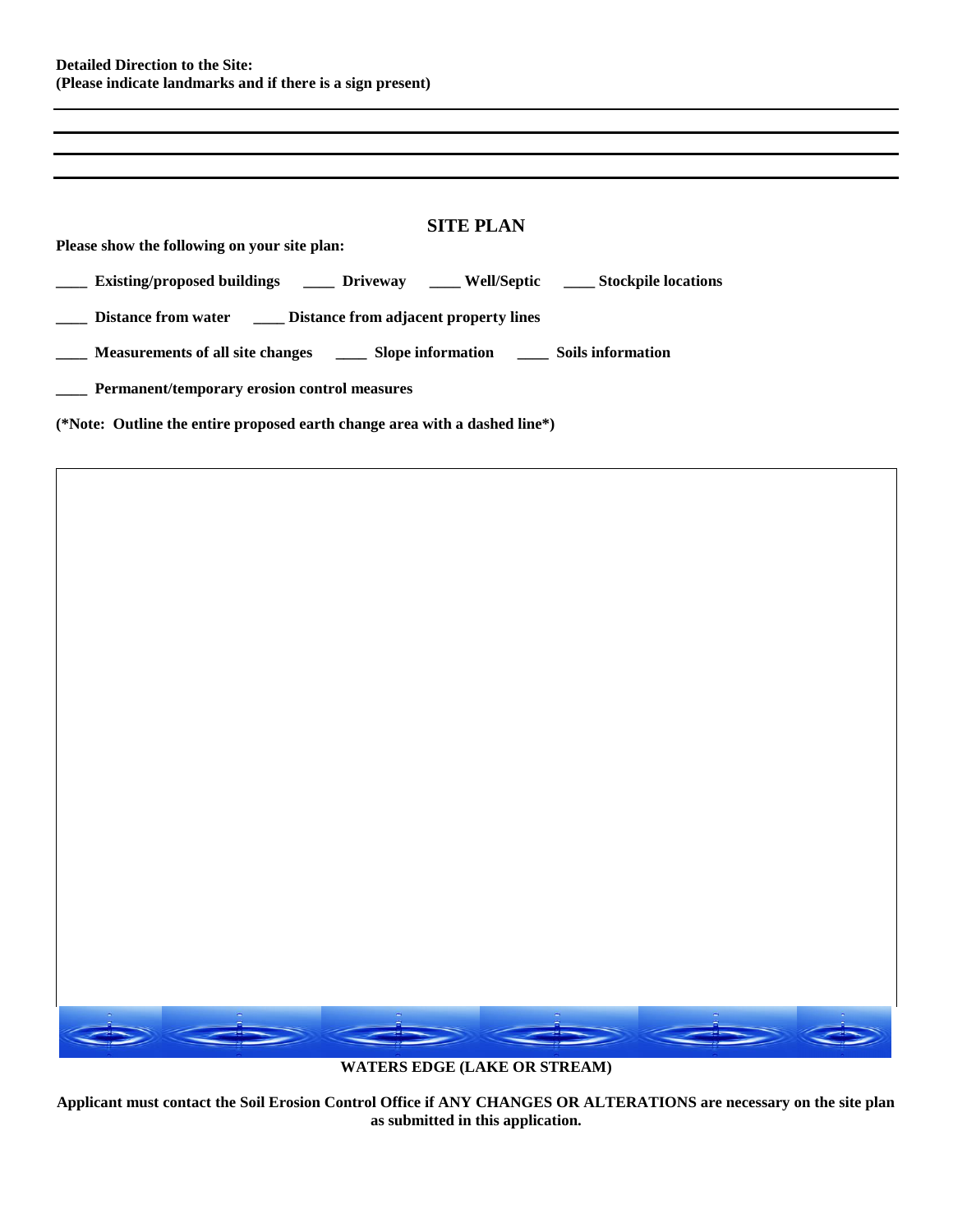## **CHARLEVOIX COUNTY DEPARTMENT OF BUILDING SAFETY SOIL EROSION PROGRAM**

# **301 STATE STREET, STE #5, CHARLEVOIX, MICHIGAN 49720 PHONE (231) 547-7236 FAX (231) 547-7250**

## **PERMIT FEE SCHEDULE**

*Please make checks payable to: Department of Building Safety*

| <b>Administrative Fee:</b>   | ALL Soil Erosion Permits are subject to a \$45.00 Administrative Fee<br>(per Charlevoix County Commissioners 10-25-17)                                                      | \$45.00\$345.00  |
|------------------------------|-----------------------------------------------------------------------------------------------------------------------------------------------------------------------------|------------------|
| <b>Residential:</b>          | Pertaining to a "single-family dwelling" up to one acre disturbed area and<br>private driveways.                                                                            |                  |
|                              |                                                                                                                                                                             | \$75.00          |
|                              |                                                                                                                                                                             |                  |
|                              | *Fee for applications where a project has started prior to permit issuance                                                                                                  |                  |
| Commercial:                  | Pertaining to "multiple housing units, mobile home parks, industrial service facilities<br>recreational facilities, subdivision, businesses, up to one acre disturbed area. |                  |
|                              |                                                                                                                                                                             | $$125.00$ $\_\_$ |
|                              | Minor fee for no increase in impervious surface, less than                                                                                                                  | \$75.00          |
|                              | *Fee for applications where a project has started prior to permit issuance                                                                                                  |                  |
| <b>Roads</b>                 |                                                                                                                                                                             | \$120.00         |
|                              |                                                                                                                                                                             | $$75.00$ $\_\_$  |
|                              | *Fee for applications where a project has started prior to permit issuance                                                                                                  | \$240.00         |
| <b>Pipeline &amp; Cables</b> |                                                                                                                                                                             |                  |
|                              |                                                                                                                                                                             | \$135.00         |
|                              | *Fee for applications where a project has started prior to permit issuance                                                                                                  | \$360.00         |
| <b>Gravel Pits</b>           |                                                                                                                                                                             |                  |
|                              |                                                                                                                                                                             | \$100.00         |

**Call 1-800-548-9158 (Extension #1) For Property Tax ID Number Information**